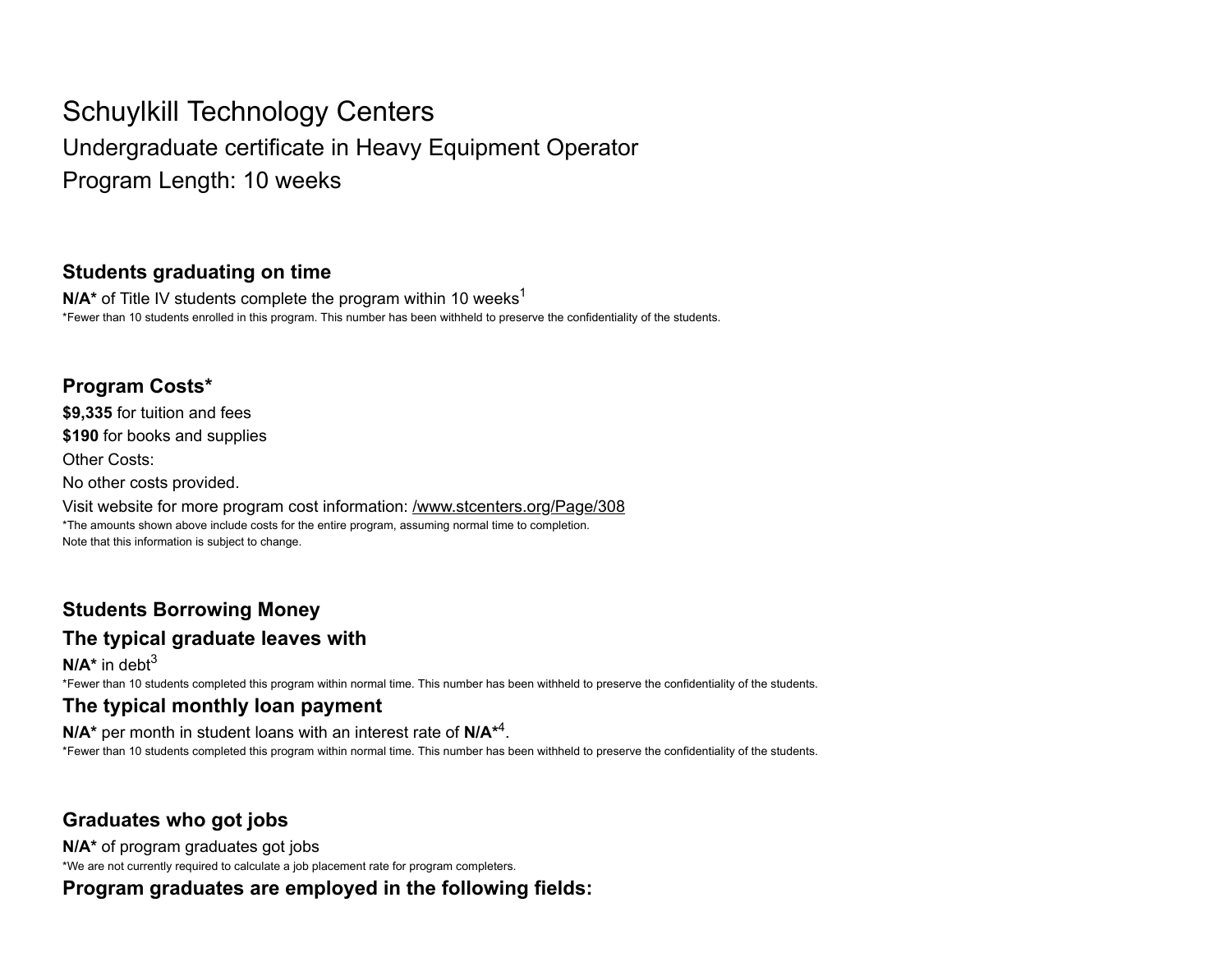Operating Engineers and Other Construction Equipment Operators: http://onetonline.org/link/summary/47-2073.00 Excavating and Loading Machine and Dragline Operators: http://onetonline.org/link/summary/53-7032.00

### Licensure Requirements $^6$

Program meets licensure requirements in: Pennsylvania

#### Additional Information:

No additional notes provided.

Date Created: 3/13/2018 These disclosures are required by the U.S. Department of Education